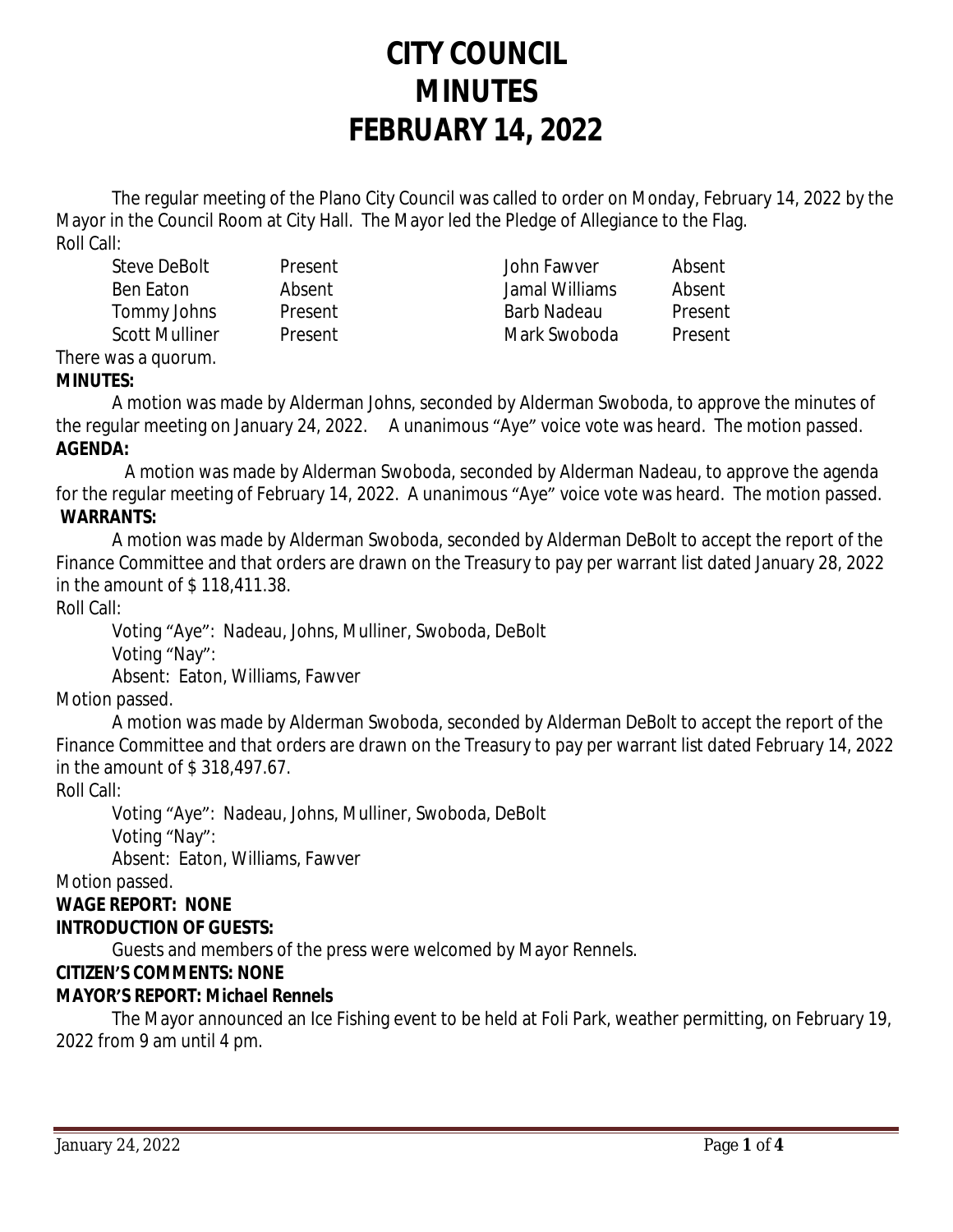#### **CITY ATTORNEY:** *William Thomas*

# **Ordinance 2022-2 Increase Class E**

A motion was made by Alderman Nadeau, seconded by Alderman Mulliner, to approve an ordinance amending Title 3, Chapter 2, section 3-2-7 of the code of ordinances of the City of Plano for the number of Class E Liquor licenses.

Roll Call:

Voting "Aye": Nadeau, Johns, Mulliner, Swoboda, DeBolt

Voting "Nay":

Absent: Eaton, Williams, Fawver

Motion passed

#### **Ordinance 2022-3 Decrease Class G-1**

A motion was made by Alderman DeBolt, seconded by Alderman Johns, to approve an ordinance amending title 3, Chapter 2, section 3-2-7 of the code of ordinances of the City of Plano for the number of Class G-1 Liquor licenses.

Roll Call:

Voting "Aye": Nadeau, Johns, Mulliner, Swoboda, DeBolt Voting "Nay": Absent: Eaton, Fawver, Williams

Motion passed.

#### **Resolution R2022-3 Agreement between the City of Plano and Invent Environmental**

 A motion was made by Alderman Mulliner, seconded by Alderman DeBolt, to approve a resolution approving and authorizing the execution of an agreement by and between the City of Plano and Invent Environmental Technologies, Inc. for the purchase of HyperClassic mixing system for a cost not to exceed \$ 106,600.00.

Roll Call:

Voting "Aye": Nadeau, Johns, Mulliner, Swoboda, DeBolt Voting "Nay":

Absent: Eaton, Williams, Fawver

Motion passed.

#### **Resolution R2022-4 Closed session minutes**

A motion was made by Alderman Nadeau, seconded by Alderman Swoboda, to approve a resolution for review of closed session minutes.

Roll Call:

Voting "Aye": Nadeau, Johns, Mulliner, Swoboda, DeBolt Voting "Nay": Absent: Eaton, Williams, Fawver

Motion passed.

#### **CITY CLERK:** *Kathleen Miller*

Sales and related taxes for November 2021; \$181,398.00; up \$12,683.47 from the same time last year. Sales and related taxes for December 2021; \$158,715.45; down \$ 17.31 from the same time last year. MFT for December 2021 current unobligated balance \$ 1,001,564.49.

MFT for January, 2022; current unobligated balance \$ 1,022,052.76

#### **CITY TREASURER***: Zoila Gomez*

A motion was made by Alderman DeBolt, seconded by Alderman Johns, to approve the insurance renewals for the 2022-2023 year. Medical premiums increased 2.98% and Dental premiums increased 3%.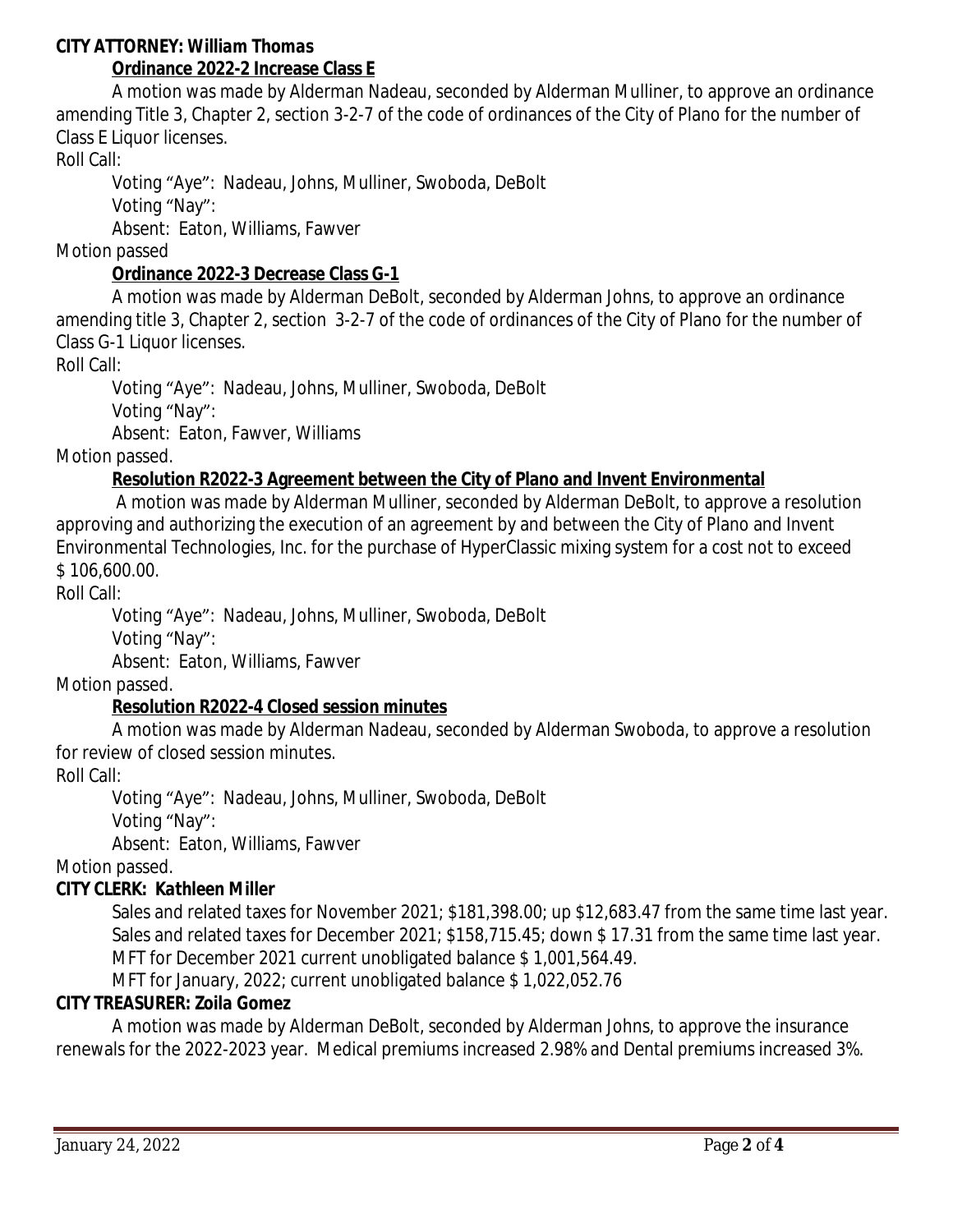Roll Call:

Voting "Aye": Nadeau, Johns, Mulliner, Swoboda, DeBolt

Voting "Nay":

Absent: Eaton, Williams, Fawver

Motion passed.

A schedule for the original budget meetings for FY '23 and budget worksheets were distributed in the meeting packets.

# **POLICE CHIEF'S REPORT:** *Chief Whowell*

On February 10, 2022 the Plano PD hosted a question and answer with the Illinois Law Enforcement Training and Standards Board about the house safety bill.

Officer Christenson and Officer Hart have started and are in field training at this time.

The Chief read a letter from Mr. Richard Anderson regarding the great work that Officers Hernandez and Miller performed during a tragic incident at his home.

# **DIRECTOR OF PUBLIC WORKS/CITY ENGINEER***: D. Boyer, J. Beyer, K. Tisberger – Josh absent*

A motion was made by Alderman Johns, seconded by Alderman DeBolt, to approve hiring John Crafton for the Street Department Maintenance III position at a salary of \$ 18.87 per hour with a start date of February 22, 2022.

Roll Call:

Voting "Aye": Nadeau, Johns, Mulliner, Swoboda, DeBolt Voting "Nay": Absent: Eaton, Williams, Fawver

Motion passed.

### **BUILDING, PLANNING & ZONING:** *Jeff Sobotka*

Jeff gave an update on 2 permitted projects that will be beginning soon in the City. One is the renovation at Walmart and the other one is the addition of Scooters Coffee.

#### **COMMITTEE REPORTS:**

# **ADMINISTRATIVE/HEALTH & SAFETY: Alderman Mulliner**

Alderman Mulliner had a meeting on February 9, 2022 at 6:00 PM and discussed the covid testing sites, food trucks and IT for the City. A meeting was called for February 17, 2022 at 6:00 PM. To discuss the EOP and transient business/food trucks.

#### **BUILDINGS, GROUNDS AND ZONING: Alderman DeBolt**

Alderman DeBolt called a meeting for February 23, 2022 at 7:00 PM to discuss permit fees, setbacks and the budget.

# **COMMUNITY DEVELOPMENT: Alderman Fawver – Absent – Nothing to report**

# **FINANCE: Alderman Swoboda**

Alderman Swoboda called a meeting for February 28, 2022 at 5:15 PM.

#### **PARKS: Alderman Johns**

Alderman Johns called a meeting for March 2, 2022 at 5:30 PM to discuss the budget, mowing and spraying and report on the dog park. Alderman Johns also mentioned the Foli Park Ice Fishing event on February 19, 2022.

#### **PERSONNEL & INSURANCE: Alderman Williams – Absent – Nothing to report SPECIAL EVENTS: Alderman Nadeau**

A meeting will be held on February 16, 2022 at 5:30 PM to discuss the budget, the City Center lot and Juneteenth.